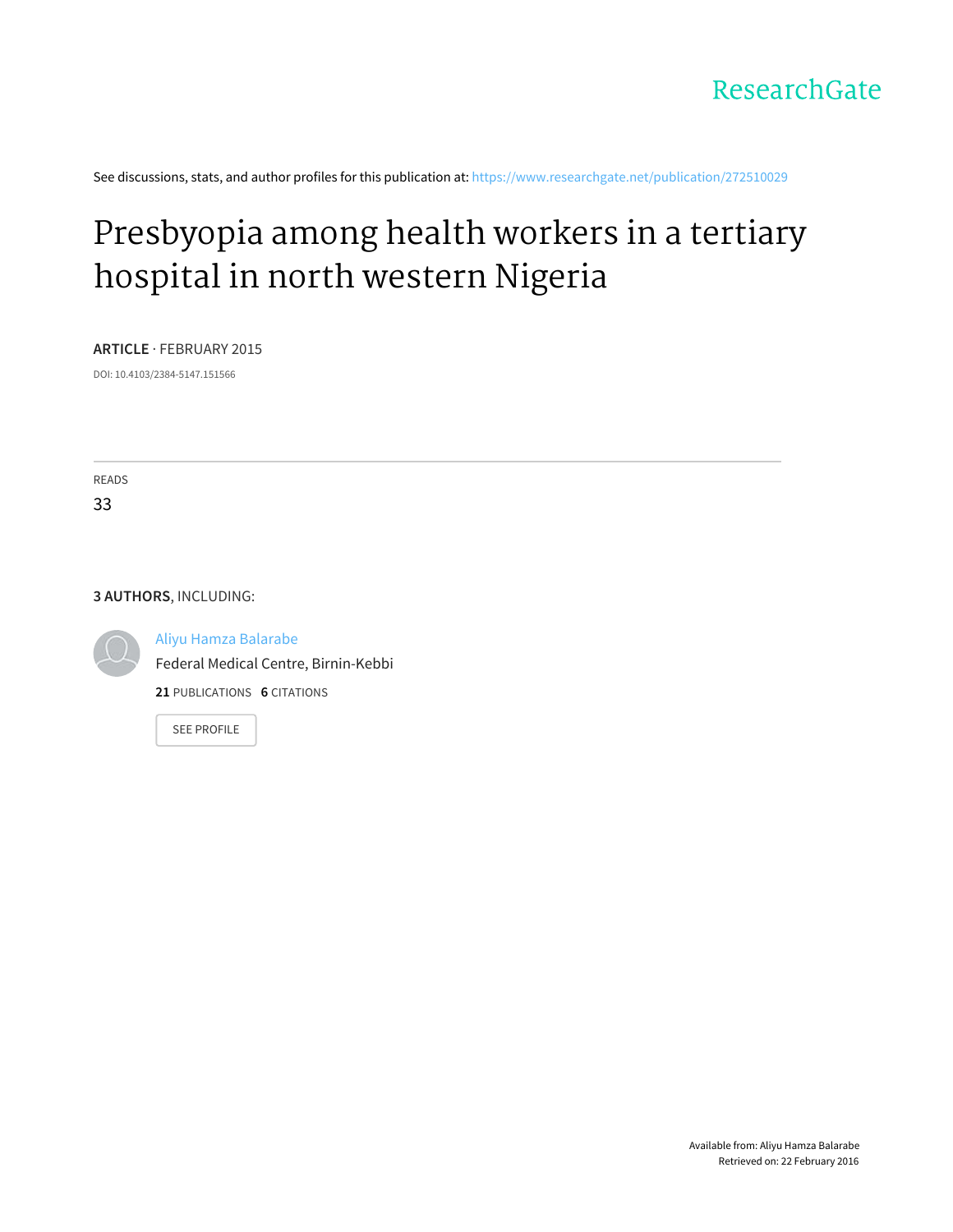## Original Article

# **Presbyopia among Health Workers in a Tertiary Hospital in North Western Nigeria**

## **Aliyu Hamza Balarabe, Sadiq Adamu1 , Rabia Musa1**

Departments of Ophthalmology, Federal Medical Centre, <sup>1</sup>School of Optical Dispensing Technology, Federal Medical Centre, Birnin-Kebbi, *Kebbi State, Nigeria*

## **ABSTRACT**

**Objective:** The aim was to determine the prevalence of presbyopia among workers at Federal Medical Centre (FMC) in Birnin-Kebbi, Nigeria. **Materials and Methods:** A cross-sectional survey of 145 persons at FMC Birnin-Kebbi, Nigeria. Subjects were selected by random sampling technique from the two directorates of the hospital, clinical, and administrative. Visual acuity was measured with the Snellen's chart while persons with subnormal vision were examined using pinhole and correction if required. Near vision was tested at a distance of 40 cm with a near vision chart. Subjects not using correction were asked on their perceived barrier for not using correction. **Results:** The age range was from 35 to 57 years (mean age 44.7 years), including 65.5% males and 34.5% females. The prevalence of presbyopia was 42.1%. Spectacle coverage was 51.5% with 48.5% of persons needing correction not using correction. Lack of awareness and no felt need were the major barriers to non-use of the spectacles. **Conclusions:** Many of the cohorts remained uncorrected despite their presbyopic errors. There is a need to create more awareness among health workers about presbyopia and its correction. Ensuring adequate treatment of presbyopia among health workers can impact positively on the quality of life and productivity of health personnel.

**Keywords:** Awareness, health workers, presbyopia, presbyopia correction coverage

## **INTRODUCTION**

Presbyopia is an age-related loss of lens accommodation that result in the inability to focus at near distance.[1] It is the most common physiological change occurring in the adult eye and it is thought to cause universal near vision impairment with advancing age.<sup>[1]</sup> People are defined as presbyopic if they are unable to read the N8 optotype with distance correction in place if needed, or they are able to read at least one more line with the addition of a plus lens.<sup>[1,2]</sup>

People who have presbyopia may complain of headache and eye strain, and have to hold the object progressively

| <b>Access this article online</b> |                                  |  |  |
|-----------------------------------|----------------------------------|--|--|
| <b>Quick Response Code:</b>       |                                  |  |  |
|                                   | <b>Website:</b><br>www.ssajm.org |  |  |
|                                   | DOI:<br>10.4103/2384-5147.151566 |  |  |

further away from their eye in order to be able to focus on them.[1] Presbyopia is universal and occurs as a result of age-related physiological change that occur in the proteins of the crystalline lens of the eye.[3,4] The lens becomes harder and less elastic with age making it progressively difficult for an individual to focus on near objects.[4]

A simple pair of corrective spectacle lenses will correct refractive error including presbyopia, yet there still exists a high prevalence of uncorrected refractive errors, especially in developing countries.[5] Presbyopia affects quality of life of people in highincome countries where reading and writing are the main near vision related tasks undertaken. For example, Donnell at al<sup>[6]</sup> showed that presbyopia was associated with substantial negative effect on healthrelated quality of life in a US population.[6] In Nigeria, a study in Plateau State showed presbyopia presents early and is a problem that cuts across social strata and impact negatively on near vision related tasks

**Address for correspondence:** Dr. Aliyu Hamza Balarabe, Department of Ophthalmology, Federal Medical Centre, P.M.B. 1126, Birnin-Kebbi, Kebbi State, Nigeria. E-mail: hamzabalarabe@yahoo.com

**Received:** 19-10-14, **Accepted:** 14-01-15

Sub-Saharan African Journal of Medicine /Vol 2/Issue 1/Jan-Mar 2015 10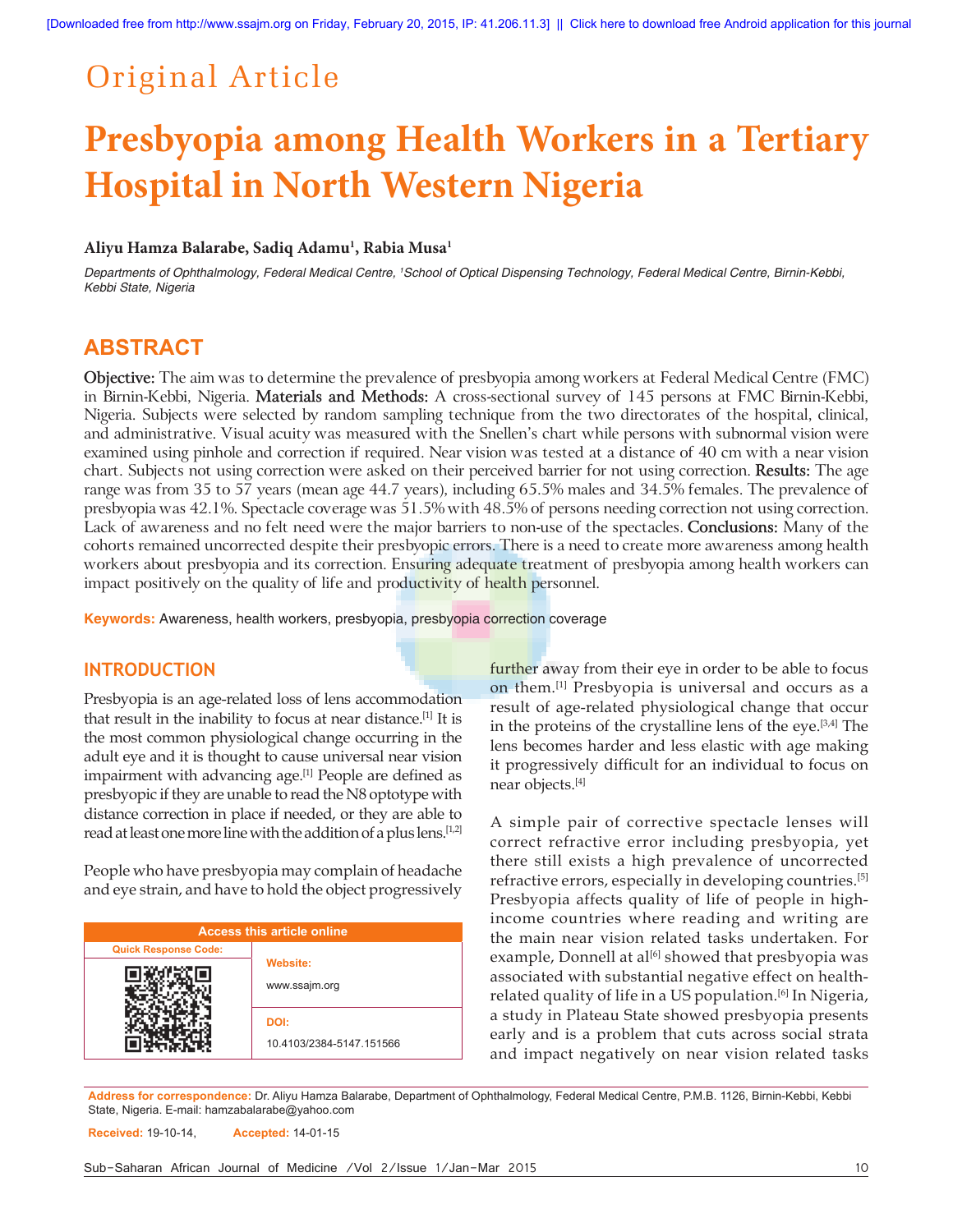both in formal workplace and among artisans such as tailors.[7] Economic consequences are likely to be considerable as uncorrected prebyopia affect people in working age group.[7-9]

The objective of this study was to determine the prevalence of presbyopia among health workers and to know the reasons for the lack of wearing corrections. This is with a view to advocate the use of glasses among subjects detected to have presbyopia. To the best of our knowledge, this is the first time a research is conducted among health workers in a tertiary health facility in Birnin-Kebbi Northwest, Nigeria.

## **MATERIALS AND METHODS**

This was a prospective cross-sectional study conducted among staff of Federal Medical Centre Birnin-Kebbi, Nigeria. The study was conducted over a period of 2 months from May to June, 2014. Simple random sampling technique by balloting was used to recruit subjects for the study. One hundred and forty-five persons 35 years and above who consented were included and examined.

Demographic details of all eligible participants were recorded on a proforma. The authors measured the visual acuity (VA). Distance VA was tested at a distance of 6 meters within the hospital premises in a well-illuminated area using Snellen's chart. Persons with VA less than  $6/6$  in either eye were re-tested with a pinhole and if there was improvement a plus or minus lens was used subjectively to determine their correction. All persons with subnormal VA (less than or equals to 6/9 in either eye and for those without improvement with pin hole or available correction) were later referred to eye unit of Federal Medical Centre (FMC) for detailed eye examination by ophthalmologist and objective refraction by the optometrist. All subjects had their near vision tested with a near vision chart at a distance of 40 cm. Convex lenses were used to determine any improvement and the power that gave N5 correction was taken as the needed power for correction.

The study was approved by the Research Ethics committee of the FMC, Birnin-Kebbi. Individual consent was obtained from all the study participants. Training and pilot survey were conducted prior to the study to ensure standardization and data quality. Data were entered into SPSS 17.0 (IBM Corp., NY, USA) and analyzed using simple frequencies. Categorical variables were compared using Chisquare test, *P* < 0.05% was considered as statistically significant.

#### **RESULTS**

A total of 145 persons were examined. Ninety-five persons (65.5%) were males while 50 (34.5%) were females. The age range of the participants was 35-57 years with a mean age of 44.7 years (6.59 standard deviation) [Table 1]. The VA was 6/6 in the right eye and left eye of 129 and 128 persons, respectively [Table 2]. The prevalence of presbyopia was (61) 42.1% among the studied cohort. The prevalence of uncorrected presbyopia was (28) 19.3% as only 33 persons that needed glasses were found to be wearing spectacles. Majority of persons with presbyopia required spectacle correction (near correction) with powers in the range of 2.25DS to 3.00DS [Figure 1]. Among 28 persons with uncorrected presbyopia, 15 (53.6%) reported not being aware of the error or its correction [Figure 2]. Persons working in the administrative directorate were more likely not to be using correction, but the result was not statistically significant  $(P = 0.629)$ .

## **DISCUSSION**

Majority of the cohorts were between 35 and 50 years of age, an age range where presbyopic correction

| Table 1: Demography, directorate and ability to read N8 |  |  |
|---------------------------------------------------------|--|--|
| optotype among participants                             |  |  |

| Demographic variable | Number (%)  |
|----------------------|-------------|
| Age range (years)    |             |
| $35 - 40$            | 87 (60.0)   |
| $41 - 45$            | 26 (17.9)   |
| 46-50                | 18 (12.4)   |
| $51 - 55$            | 10(6.9)     |
| 56-60                | 4(2.8)      |
| Total                | 145 (100.0) |
| Sex                  |             |
| Male                 | 95 (65.5)   |
| Female               | 50 (34.5)   |
| Total                | 145 (100.0) |
| Directorate          |             |
| Clinical             | 89 (61.4)   |
| Administration       | 56 (38.6)   |
| Total                | 145 (100.0) |
| Ability to read N8   |             |
| Able to read         | 84 (57.9)   |
| Unable to read       | 61 (42.1)   |
| Total                | 145 (100.0) |

#### **Table 2: Unaided VA among study participants**

| VA    | <b>Right eye</b> | Left eye    |  |
|-------|------------------|-------------|--|
|       | $n$ (%)          | $n$ (%)     |  |
| 6/6   | 129 (89.0)       | 128 (88.2)  |  |
| 6/9   | 6(4.1)           | 10(6.9)     |  |
| 6/12  | 6(4.1)           | 3(2.1)      |  |
| 6/18  | 3(2.1)           | 3(2.1)      |  |
| 6/60  | 1(0.7)           | 1(0.7)      |  |
| Total | 145 (100.0)      | 145 (100.0) |  |

VA = Visual acuity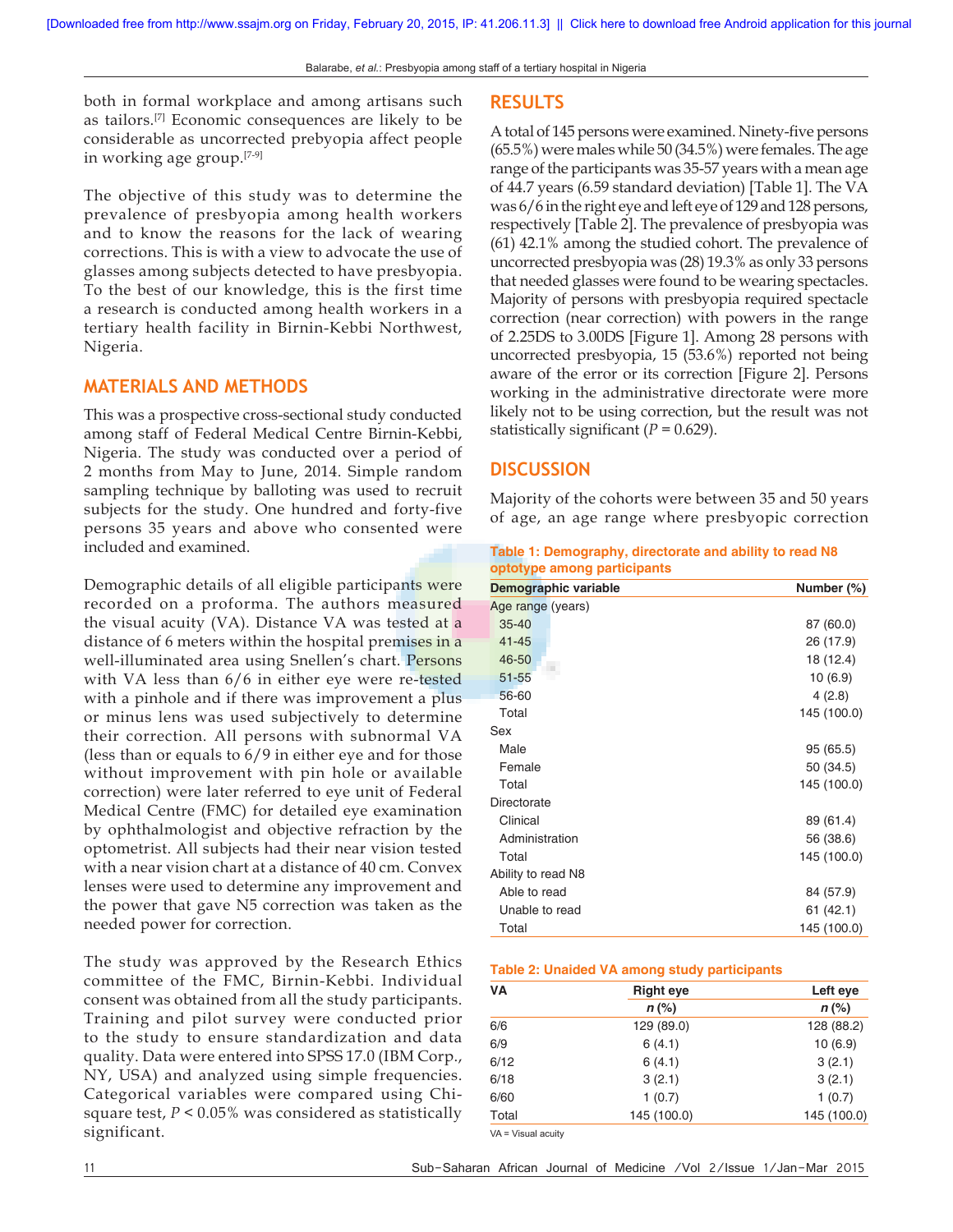Balarabe, *et al.*: Presbyopia among staff of a tertiary hospital in Nigeria



Figure 1: Age of respondent with the amount of near correction required among subjects with presbyopia

would be most desired and also in keeping with productive age in our environment. It was noted from the study that presbyopic needs of those in age group 35-40 years was from 1.00DS to 2.00DS. This finding is in keeping with the report that Africans had a younger age of onset and a more severe form of presbyopia.[10,11] This might be the environment related as people living in hot climates such as tropics where the study was conducted were reported to have an early age of onset of presbyopia.[10] Presbyopia was statistically significantly  $(P = 0.03)$  present in all participants 50 years and above, and they also required higher power for correction. Even though there were more males in the study, women 25 (50%) were proportionally more presbyopic. Studies have shown age-matched women, and hyperopes present earlier and with a more severe form of presbyopia.<sup>[2]</sup>

The prevalence of presbyopia in this study was 42.1% and this compares favorably to other studies conducted in Northern Nigeria,[7,12] which are much higher than those reported from the southern part of Nigeria.[9,13] Global estimates of the number of people with uncorrected presbyopia are very limited. In 2005, WHO estimated



Figure 2: Reasons for lack of wearing correction among participants with presbyopia

that 1.04 billion people were presbyopic out of whom 517 million had no correction.[2] In a presbyopia study conducted in India[14] the presbyopia correction coverage (PCC) was found to be 17.6%. This is much lower than the 51.5%, we obtained in our study. This might be related to the fact that our studied cohort were more likely to be educated since they were staff of a tertiary health facility. Individuals working in the administrative directorate were more likely not to use glasses compared with those working in the clinical directorate though, the result was not statistically significant ( $P = 0.066$ ). The younger age group were significantly  $(P = 0.019)$  more likely not to use correction compared with older age groups.

The barriers to lack of wearing correction were mainly due to lack of awareness of the errors or the modality of correction as reported by Ramke *et al*. from Timor Leste.[15] Persons in the administrative directorate were more likely to report the barrier, but the result was not statistically significant.

In view of the fact that there was a low PCC coupled with the lack of awareness of presbyopia and the modalities for its correction among health workers in this study; there is a need to create more awareness among staff as there is the need to involve non-eye care health workers in reducing the burden of disability arising from lack of presbyopia correction. Often, non-eye care health workers are the first point of contact for patients. For them to effectively educate patients regarding presbyopia, they require a good understanding of the entity and the modality for its treatment.

Ensuring adequate treatment of presbyopia among health workers would not only impact positively on the quality of life and productivity of health personnel, but also ensure a positive attitude toward presbyopia and its treatment. This would also reduce the burden